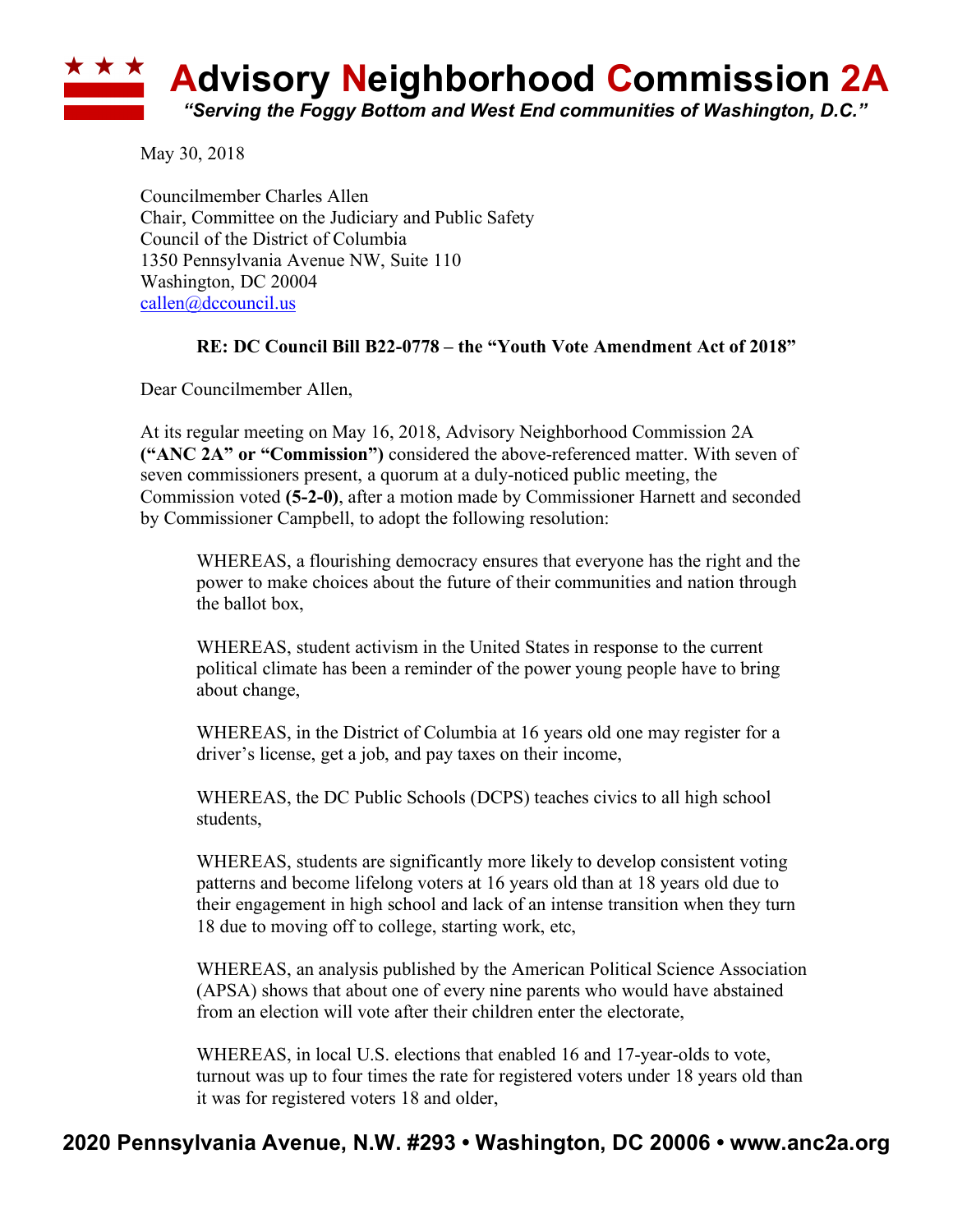

WHEREAS, the DC Government and the Federal Government pass laws that have a direct impact on young people in the District, despite their lack of voting rights in selecting elected local, state, and federal representatives,

WHEREAS, to profoundly improve our primary education system, students should have the right to vote for educational leaders that will elevate their voices, and

WHEREAS, ANC 2A notes with deep concern the unconstitutionality of any test or arbitrary qualification established to evaluate whether any particular voter should be able to exercise their right to vote, and that the history of the United States has historically disenfranchised and denied the right to vote to people of color and women.

THEREFORE, BE IT RESOLVED that ANC 2A supports the passage of DC Council Bill B22-0778 — the "Youth Vote Amendment Act of 2018."

BE IT FURTHER RESOLVED that ANC 2A encourages the DC Public Schools to further integrate the practice of voting into the high school social studies curriculum, encouraging students to put what they learn about government in the classroom into practice.

Commissioner James Harnett  $(2A08@anc$ .dc.gov) is the Commission's representative in this matter and is authorized to give testimony on the basis of language contained in this resolution.

ON BEHALF OF THE COMMISSION.

Sincerely,

Willi K Suite no

William Kennedy Smith, MD Chairperson

CC: Brian Pick, Chief of Teaching and Learning, DC Public Schools Scott Abbott, Director of Social Studies, DC Public Schools Chairman Phil Mendelson Councilmember Brianne Nadeau, Ward 1 Councilmember Jack Evans, Ward 2 Councilmember Mary Cheh, Ward 3 Councilmember Brandon Todd, Ward 4

## **2020 Pennsylvania Avenue, N.W. #293 • Washington, DC 20006 • www.anc2a.org**